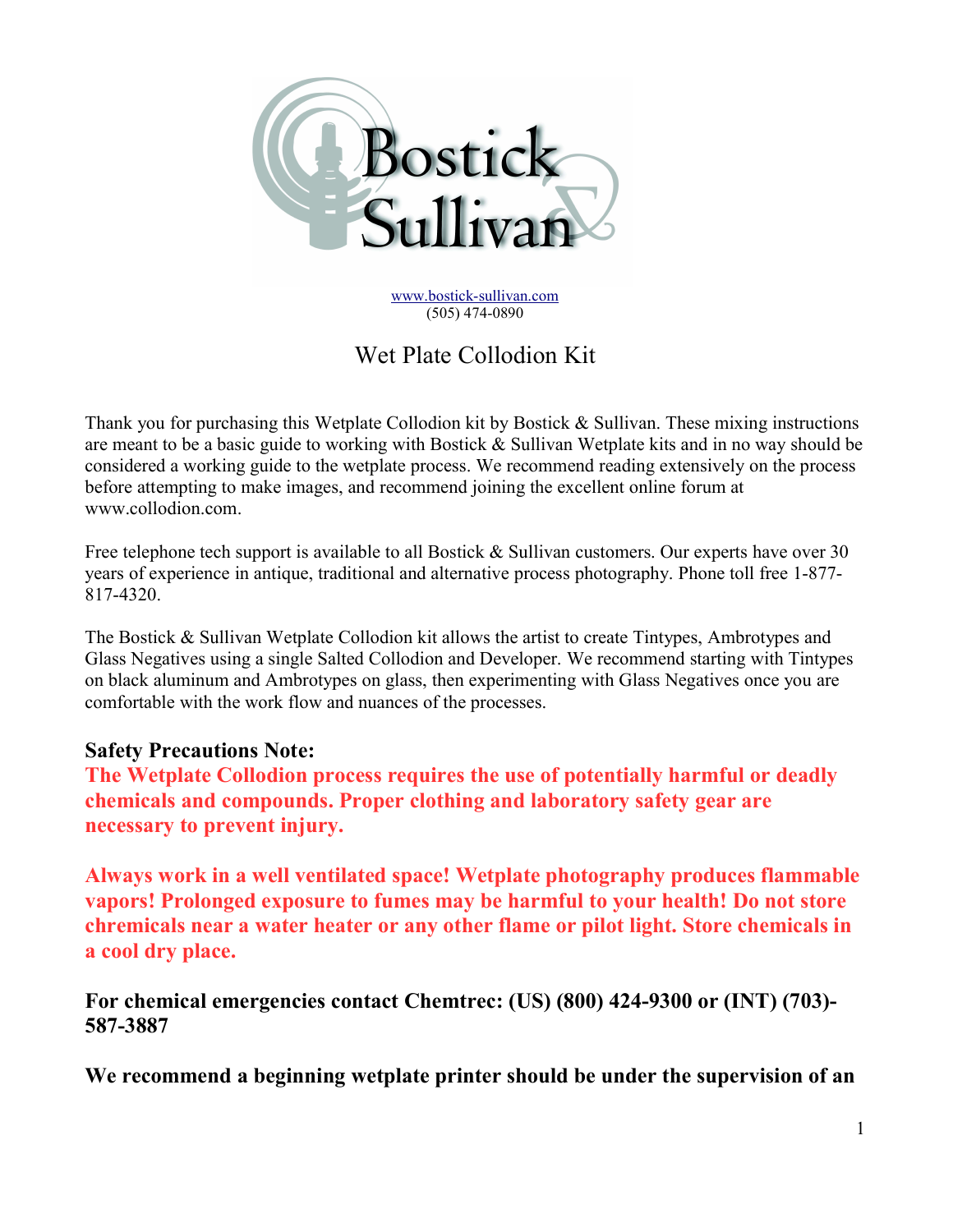## experienced wetplate photographer.

For your safety, when working with your Wetplate kit you should wear: Safety glasses or goggles Lab coat or heavy apron Short-sleeve shirt to prevent sleeves from contacting dangerous chemicals Latex, Nitrile, or rubber gloves Close-toed shoes Gas Mask (optional)

#### Contact Bostick & Sullivan toll free (877) 817-4320 if you have questions about the proper handling, storage or usage of you Wetplate Collodion kit.

#### Contact your local waste management to discover how to properly dispose of your materials.

#### Your Kit Contains:

Safety Glasses - Wear these glasses throughout the entire wetplate process. Splashes from blinding chemicals can occur during preparation and mixing of chemicals, the making of the wetplates, and their subsequent development and processing.

250ml Collodion, USP - Pharmaceutical Grade Collodion. CAUTION: Boils at 95°F

400ml Old Workhorse Bromo-Iodizer - A combination of Cadmium Bromide, Ammonium Bromide and Potassium Iodide in a 50/50Alcohol and Ether solution. CAUTION: Boils at 95°F

1000ml (8x10 kit ) or 500ml (4x5 kit) 10% Silver Nitrate Solution - A standard 1.08 specific gravity solution of Silver Nitrate for sensitizing the collodion-coated plate. Enough to fill a standard 8"x10" photo tray.

1000ml Wetplate Developer - The Bostick & Sullivan Wetplate Developer is a traditional Ferrous Sulfate formulation that can be used for both negative and positive development. Makes 2 liters of positive developer and 4 liters of negative developer.

1000ml B&S Rapid Fixer - A safe, non-toxic fixer for all silver-based films, papers and photographic processes. A safe and sane alternative to deadly cyanide-based fixers.

250ml Sandarac Varnish - An aromatic mixture of Gum Sandarac, 95% Grain Alcohol and steam distilled Oil of Lavender. Used to create a beautifully glossy and protective lacquer finish on the emulsion side of a finished plate.

25ml 7% Nitric Acid - Used in many photographic applications, wetplate artists use Nitric Acid to adjust the pH level of silver nitrate baths.

25ml Amino Silane Subbing - Increases the Salted Collodion's adhesion properties when shooting Ambrotypes and Glass Negatives.

100g Calcium Carbonate - Glass cleaner. Work A teaspoon into a 5x7 glass plate with a teaspoon of rubbing alcohol. Nonscratching abrasive action adds some bite to the glass.

Alcohol Lamp - Warm your plates, solutions or varnishes over the low, even flame produced by this simple alcohol lamp. Fill with high-proof grain alcohol or isopropyl alcohol from the drugstore.

Hydrometer - Measure the specific gravity of your silver nitrate solution with this high quality glass hydrometer.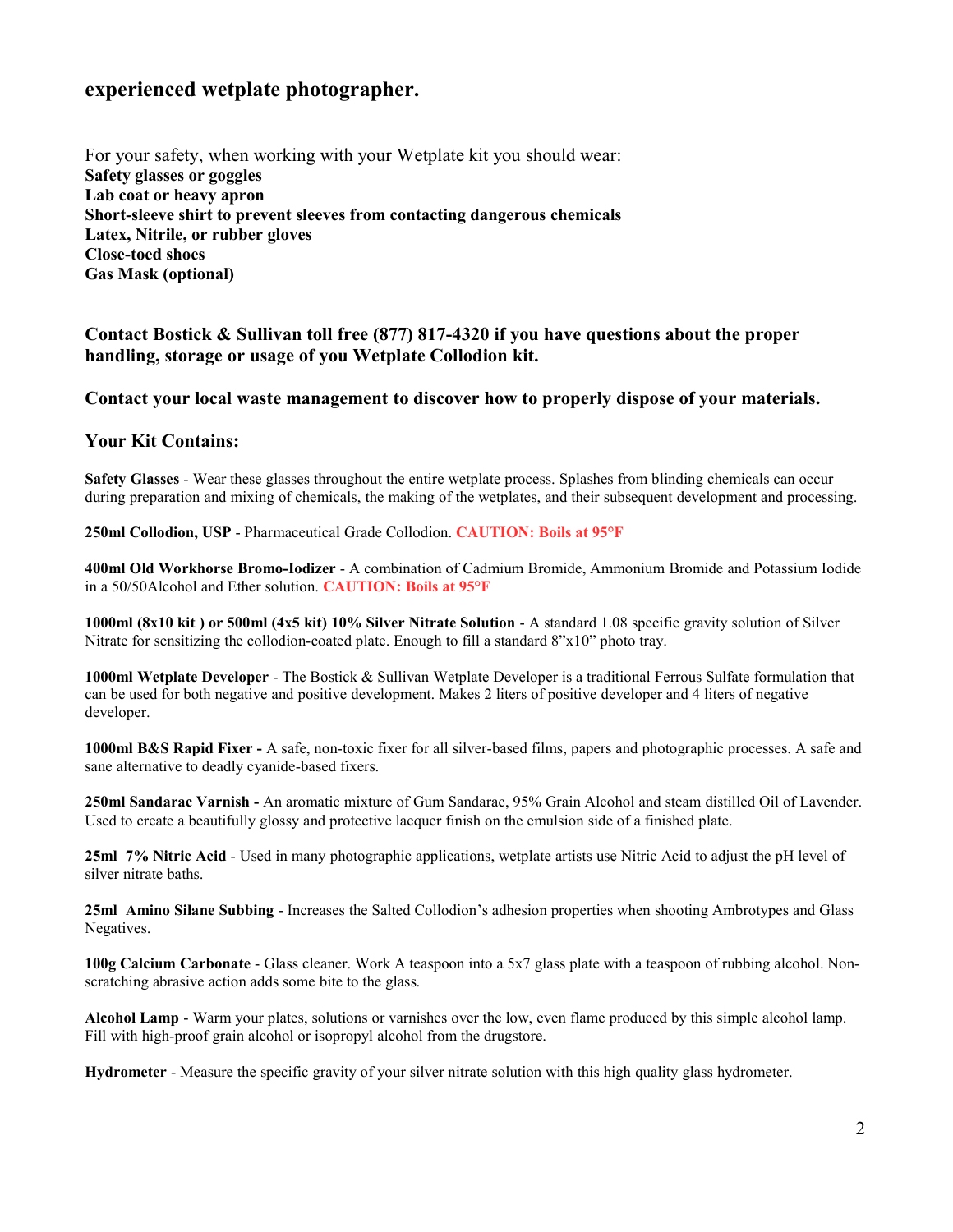PH Strips - pH testing strips and chart for measuring the acidity and alkalinity of solutions.

Funnel - A high quality 4.25" Paterson funnel. Amber Bottles - For storing mixed solutions.

1000ml 32 oz clear plastic bottle – for mixing and storing

100ml Graduated Cylinder – for testing the gravity of the silver bath and aide im measuring out chemistry

## Preparing Salted Collodion For Tintypes/Ambrotypes and Negatives

From Your Kit You Need: Collodion, USP Old Workhorse Bromo-Iodizer 500ml Empty Amber Glass Bottle If you're coating glass: Amino Silane Glass Subbing Additive

Other supplies you need: Beaker (Metal and plastic may be harmed by the solutions)

Mix Solutions in the Following Ratios:

| <b>Collodion</b> | <b>Bromo-Iodizer</b> |
|------------------|----------------------|
| 25ml             | 40ml                 |
| 50ml             | 80 <sub>ml</sub>     |
| 125ml            | 200ml                |
| 250ml            | 400ml                |
|                  |                      |

If you're coating glass:

Amino Silane: Add 3 - 5 ml to 100 ml Salted Collodion to increase glass adhesion when shooting ambrotypes and negatives.

## Warning! These solutions contain Ether and Collodion. Avoid prolonged exposure to their fumes. Always work in a well ventilated area.

#### Mixing

Use the above chart for these instructions:

Step 1. Measure the desired amount of Collodion USP into a glass graduated cylinder.

Step 2. Pour the Collodion USP from the graduated cylinder to a clean, dry glass bottle. Mark this bottle with today's date for your own reference.

Step 3. Using the same graduate or beaker measure the appropriate quantity of Old Workhorse Bromo-Iodizer from the chart above.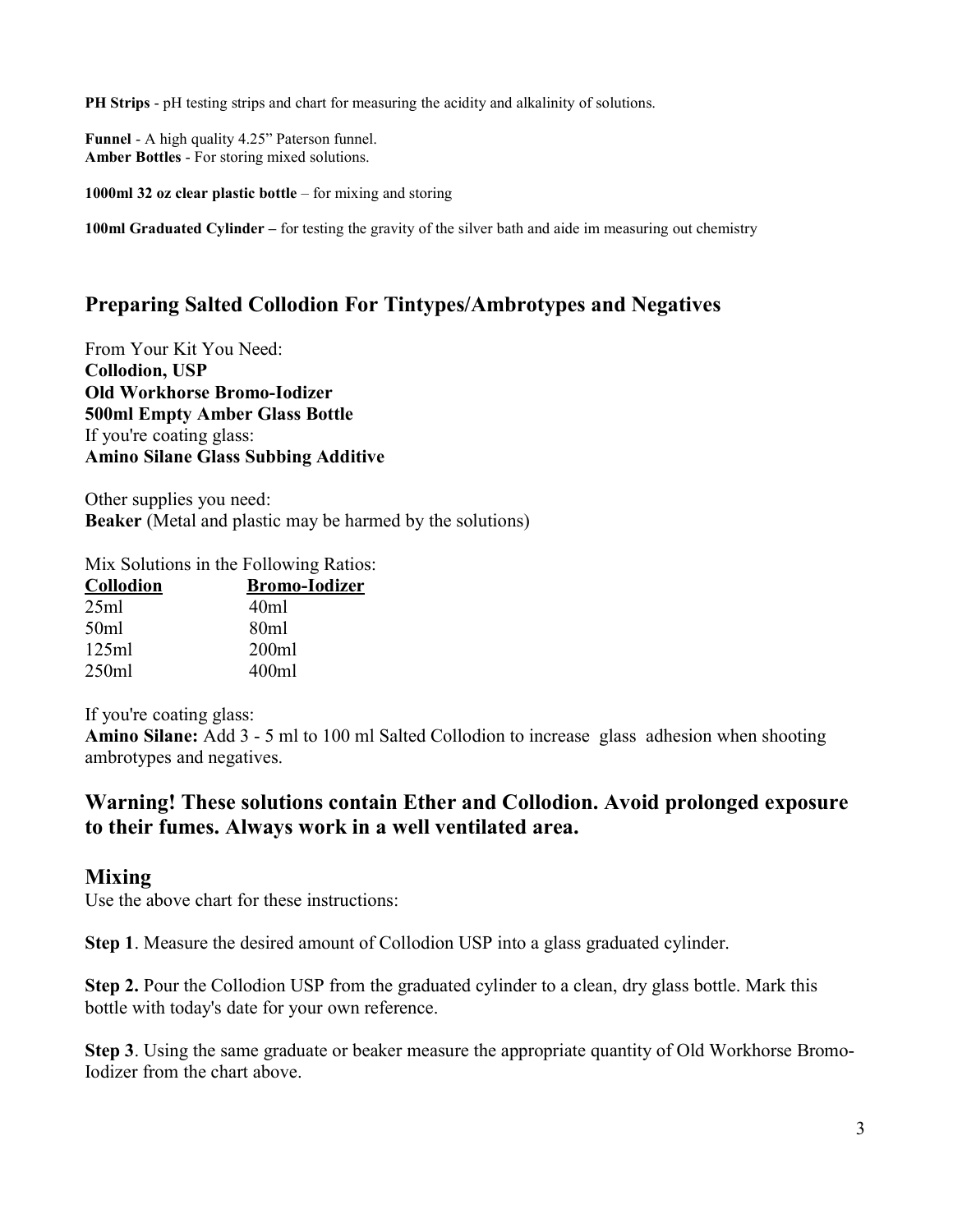Step 4. Pour the Bromo-Iodizer into the dated amber bottle. Cap the amber bottle tightly, then shake.

## Pouring the Plate

\*Before ordering plates, measure the inside of your plate holder to make sure you get plates cut to the right size. Most standard large format film holders when converted to a plate holder are going to hold smaller plates than it would film.

### For Glass Plates:

You want to clean glass very well before you pour it. This helps with adhesion. Your kit includes Calcium Carbonate, which is used as a non-scratch abrasive for cleaning glass.

Sprinkle 'A teaspoon of calcium carbonate onto an 8"x10" glass plate. Add a teaspoon of rubbing alcohol, and work the carbonate into the glass. Rub both side of the glass well for about 30 seconds. Rinse with hot soapy water, then rinse with cool water until the plates are streak free. Dry the glass plate with a paper towel, then clean the emulsion side with a small amount of rubbing alcohol. Buff dry, then dust with a static free brush. Then continue as you would with a black aluminum plate and pour.

#### For aluminum plates:

All you need to do for aluminum plates before pouring is to make sure you peel the plastic layer off the black side of the plate.

### Pouring:

There is no easy way to explain how to pour collodion onto a black aluminum or glass plate. In a way, pouring a plate is itself a kind of art form. We recommend scouring the web for videos of people pouring the plates to see how it's done.

However, here is a brief description:

Pour Collodion onto the plate . Use a generous amount. Surface tension will keep Collodion from dripping over the edge (usually).It's a good idea to pour over a tray or some kind of wide container to catch drips so they don't end up on the floor. Don't freak out if some spills, just keep going. Rock the Collodion from corner to corner, covering the whole plate then slowly drain off the extra back into your bottle of collodion. Once the extra has drained off, allow the excess solvents to evaporate. Use the table below as a guideline. Collodion is not light sensitive, so pouring the plates can be done under full room lighting.

Evaporation time:  $4"x5"30 seconds$  $5"x7"$  45 seconds  $8"x10"60 seconds$ 12"x20" 75-90 seconds

## Aging

Freshly mixed Salted Collodion from your Bostick & Sullivan kit is ready to use immediately. As it ages, it will change from a light yellow to a burgundy red. Exposure times and contrast will increase as the Old Workhorse ages. The changes are subtle, yet many artists prefer to use aged collodion. Our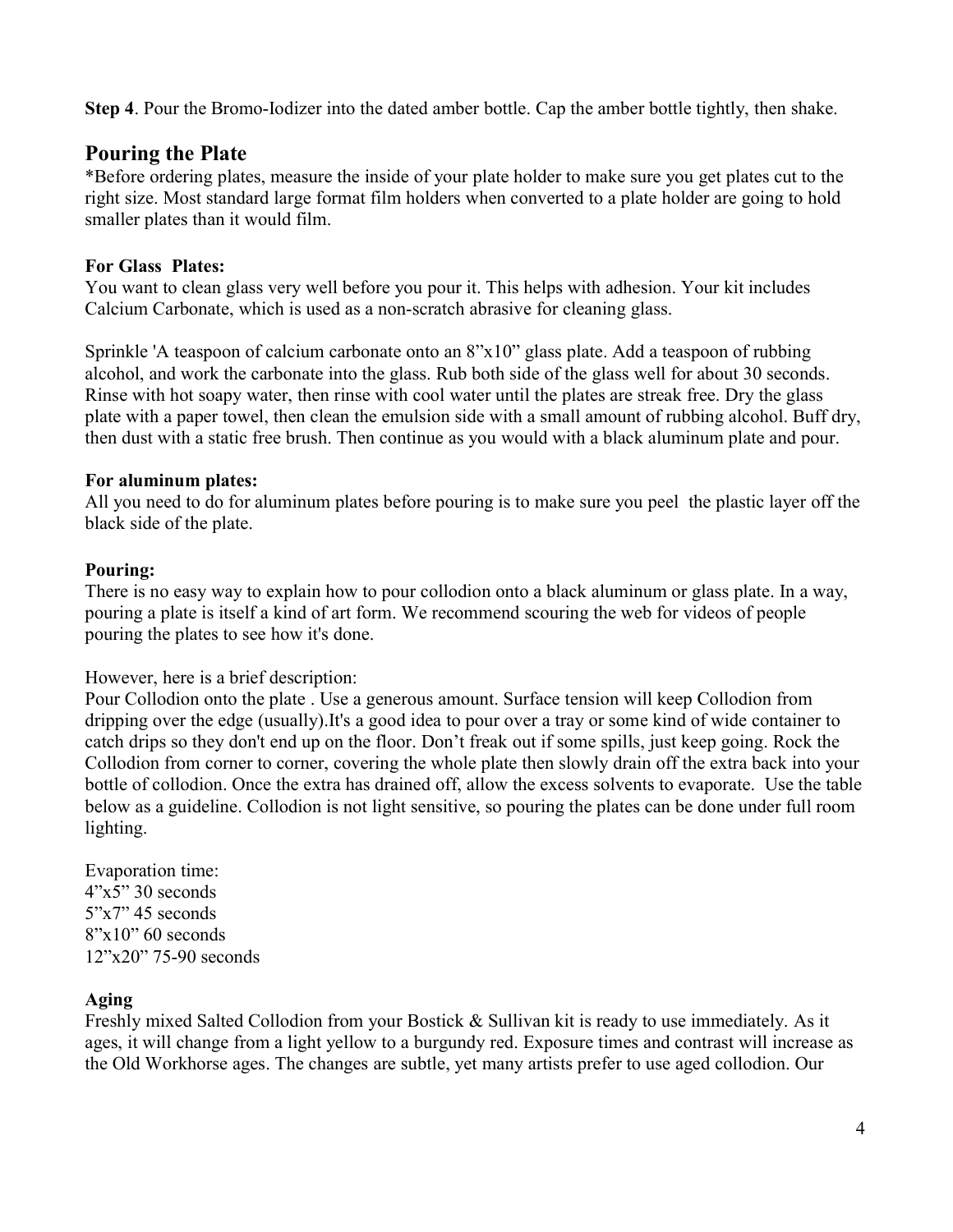experience has shown that proper lighting is the key to Wetplate photography, whether you are using fresh or aged collodion.

#### Clean up

Fill used beakers and graduates with very hot tap water. As the vessel heats up, a thin layer of clear or milky collodion will float to the top. Rinse with more hot water after removing collodion "skin". Wrap the collodion skin in a plastic bag, and place in your regular trash.

#### Storage

Store mixed Salted Collodion solutions in the amber glass bottles supplied with your kit. Store in temperatures below 100F (38C). Keep bottles capped tightly, as the solutions will readily absorb water from the atmosphere.

#### Disposal

Outdoors, away from buildings and animals, pour the unused salted Collodion solution in a shallow glass or ceramic dish for evaporation. Rinse the storage bottle with 50-100 ml of Isopropyl Alcohol, adding that solution to the dish. Allow the solution to evaporate for 24-48 hours. A brown or yellow crust of hard nitrocellulose will form in the dish. Wrap this crust in a plastic bag and discard with your regular trash.

The above method works well with smaller quantities of Collodion. Check with your local solid waste department or fire department for the proper disposal of large amounts of Collodion and Ether.

# Preparing and Maintaining Silver Nitrate Bath

The Silver Nitrate bath is arguably the single most important component of the Wetplate process, since a properly maintained Silver Nitrate bath will have a usable life of many years. It is important that the solution be systematically prepared for usage, and then constantly nursed so that it's properties remain stable.

From Your Kit You Need: Safety Glasses Silver Nitrate 10% Solution 7% Nitric Acid Plastic Dropper pH Testing Strips Funnel **Hydrometer** 

# Warning! Nitric Acid fumes are extremely irritating to the eyes and lungs. We recommend using a respirator gas mask when working with this chemical.

#### Adjusting and Testing pH

Adding a small amount of Nitric Acid to a fresh Silver Nitrate bath will help extend the useable life by dozens of 8x10 plates. As contaminants from the salted collodion build up in the Silver Nitrate bath, the Nitric Acid will prevent them from creating unwanted Silver compounds that can fog the image.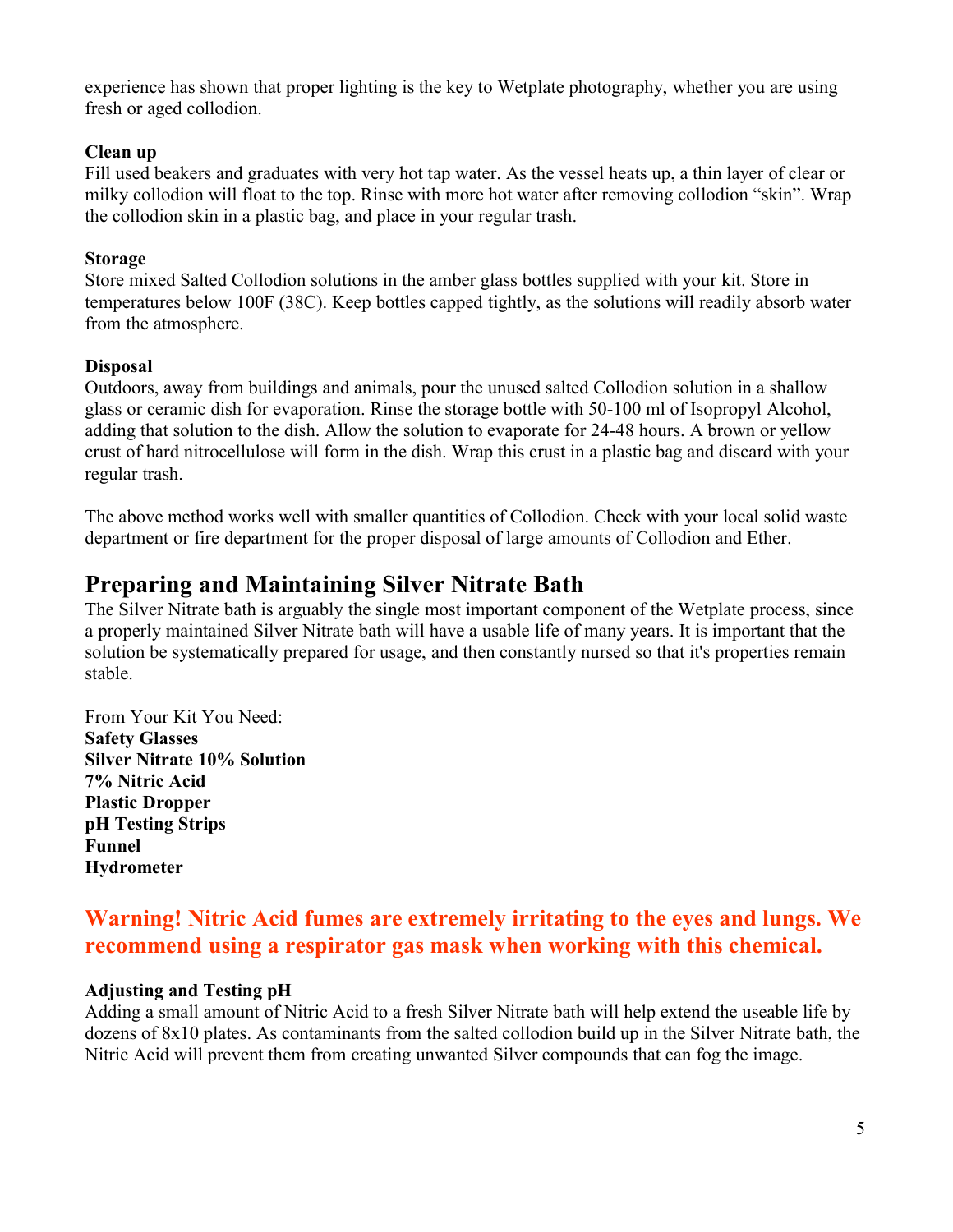To 1000ml Silver Nitrate 10% Solution add: 16 drops Nitric Acid 7%

Before sensitizing plates in the Silver Nitrate 10% Solution for the first time, you need to make sure the pH is within acceptable limits. Using the pH test strips from your kit, test the pH of the Silver Nitrate 10% solution. Typically, a new Silver Nitrate bath will be in the pH 3 to 5 range.

For maintenance, test the pH of your Silver Nitrate after 30-40 8"x10" plates. Our experience shows that the pH should remain fairly constant around pH 4 even after making sixty or seventy 8"x10" plates.

#### Measure Specific Gravity

Knowing the gravity helps you to maintain your silver bath. A "fresh" bath will be 1.08, while a good working bath can measure as low as 1.04. If the Specific Gravity is lower than 1.04 you would need to add Silver Nitrate crystals to the bath. It's good to know the standard for your silver bath so you can maintain it well.

Pour 50ml of your Silver Nitrate Bath into a tall 100ml graduated cylinder. Lower the Hydrometer into the graduated cylinder. Add more Silver solution until the Hydrometer begins to float. Read the scale on the side of the hydrometer, noting the number where the Hydrometer passes through the surface of the solution. Record this number, and use it as a future reference as your "standard" solution of Silver Nitrate.

#### Filter The Silver Nitrate on a Regular Basis

After adjusting the pH and iodizing the Silver Nitrate bath you must filter the solution before it can be used. Use a coffee filter in a funnel to catch any small particles that might cause comets and streaks on your images.

#### Clean Up

Clean funnel and graduate with plenty of water.

#### Maintaining Silver Nitrate Bath

Periodically the Silver Nitrate bath must be tested and adjusted to maintain consistent properties. As you sensitize plates, Collodion, Ether, Alcohol and other contaminants will build up in the Silver Nitrate Bath. A simple procedure will help remove foreign substances and help keep a properly maintained Silver Nitrate bath working for years.

Typically, you can make 100-125 8"x10" plates in a 1000 ml Silver Nitrate bath before performing maintenance.

First, we must remove any alcohol or ether that has built up in the Silver Nitrate while sensitizing plates. There are two methods, Sunning and Boiling.

Sunning Silver Nitrate- Pour the Silver Nitrate bath into an open widemouth container, preferably a clear glass beaker. Place in bright, direct sunlight for 48 - 72 hours. Make a note of the amount of silver nitrate solution you have before you sun your silver. This will be important to know later.

## Prevent animals and children from coming in contact with Silver Nitrate and all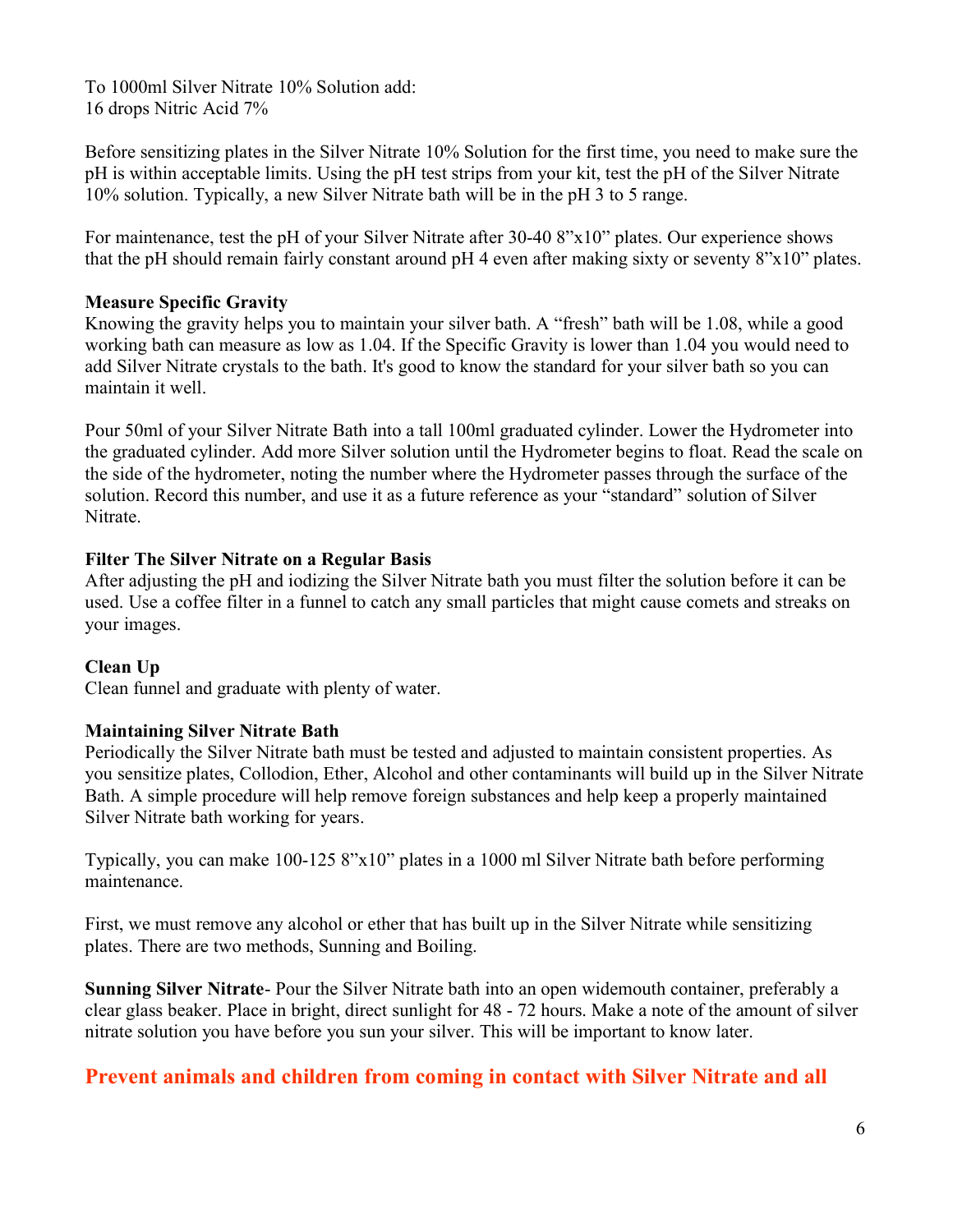# other chemicals during this time!

Let as much solution evaporate as possible. Don't worry if dust gets in the Silver bath, it will turn black and settle to the bottom.

After sunning for a few days, add cool distilled or deionized water to the Silver bath to replace the solution that has evaporated. A green/blue plume will form as iodides and bromides are forced out of solution. You will have a bluish colored solution with black bits floating around. This is good!

Filter this solution using a paper coffee filter placed in a funnel. You will capture a portion of the iodides and bromides, as well as all of the black particles. Check the pH and Specific Gravity and adjust as necessary.

Boiling Silver Nitrate - If you have access to a scientific hotplate and glassware, boiling the Silver Nitrate solution can be a highly effective way to remove the Alcohol and Ether.

Set your hotplate to Medium-High with the Silver Nitrate in a beaker holding at least twice its volume. Add a few boiling granules if you have them. As the solution heats up, tiny bubbles will form, and the solution will boil very gently as it approaches 185F. The Alcohol and Ether are being driven off at this lower temperature, but as the solution nears 200F the smaller bubbles turn to a larger rolling boil.

Let the solution reach full boiling temperature for at least 15 minutes. Remove from heat and let the solution return to room temperature.

Check pH and Specific Gravity and adjust as needed.

Test the Specific Gravity – This is where you'll need the number you recorded when you measured the gravity of the silver bath when you first opened your kit. After sunning and filtering the Silver Nitrate bath, measure the specific gravity using the hydrometer supplied with your kit. A "fresh" bath will be 1.08, while a good working bath can measure as low as 1.04.

If the Specific Gravity is lower than 1.04 you must add Silver Nitrate crystals to the bath. Slowly add Silver Nitrate crystals to the bath a few grams at a time, and mix to completely dissolve. Re-test the Specific Gravity each time, and stop when it reaches 1.06 to 1.07.

Test pH - Take a baseline reading of the pH using a pH strip or electronic meter. Follow the "Adjusting pH" instructions above to bring the Silver Nitrate bath to a range of pH 4-5 using Nitric Acid.

Your Silver Nitrate bath will provide years of use if you maintain it properly!

#### Developer

The Wetplate Developer shipped with your Bostick & Sullivan kit uses the classic Ferrous Sulfate formula in a concentrated form. We've tweaked the formula based on our own testing and have found that it makes great Tintypes, Ambrotypes and Glass Negatives.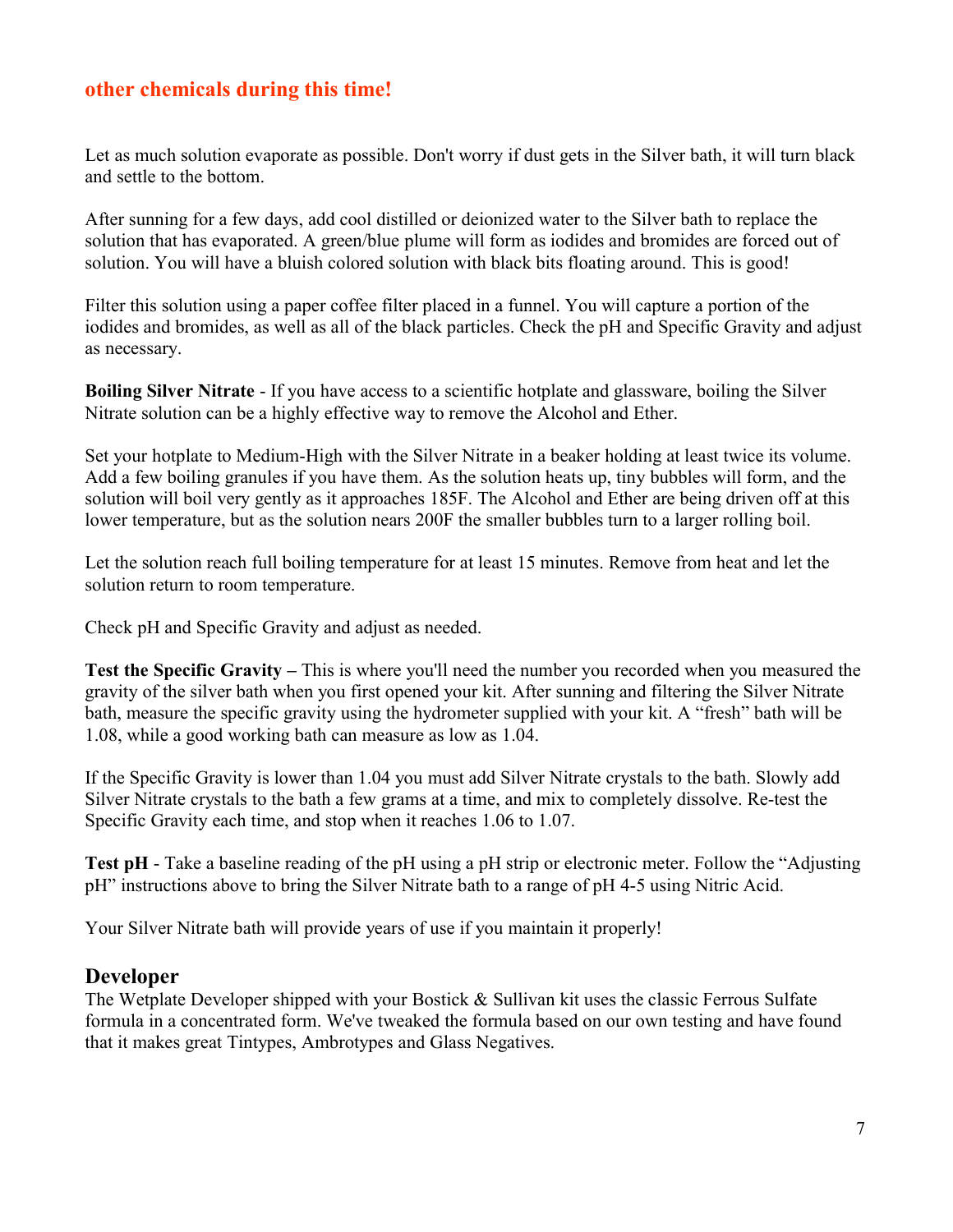#### For Tintypes and Ambrotypes:

Mix 1 part Wetplate Developer with 3 parts water.

Develop your plates for 20-30 seconds. Develop for longer if you need to pull up shadow details. Our developer has a restrainer added to it so it's hard to over develop at a 1:3 dilution.

#### For Glass Negatives:

Mix 1 part Wetplate Developer with 5 parts water.

Over expose your ambrotype by 3 stops (multiply normal exposure by 8x), then develop for 2 minutes. Develop in a tray and cover the plate completely. Agitate every 15 seconds.

#### These dilutions are a basic guideline, and you may find that you prefer a weaker or stronger developer.

#### Fixer

Many fixers have been tried and used with Wetplate images. Bostick & Sullivan recommends a safe Rapid Fixer. We provide an ammonium thiosulfate fixer with our kits. Standard Fixer Formula:

250 ml Rapid Fixer concentrate 750 ml Water

1000 ml of working-strength rapid fixer is good for approximately 75 - 100 8"x10" sized plates.

Fix your plates for 4 - 5 minutes. Wash with cool water for 5-7 minutes.

Store used Fixer in the clear 1000 ml 32oz bottle that came with your kit. A yellow precipitate will form in the fixer after 15 - 20 8"x10" plates. This precipitate is harmless to the plates, but can be filtered out using a paper coffee filter.

## Varnishing:

Your kit includes an aromatic varnish made from the sap of the Tetraclinis Articulata. This varnish will leave a lustrous, glossy, and protective finish on your plates.

## Warning!! Sandarac Varnish is Highly Flammable!

Warm the solution - Place a bottle of Sandarac Varnish into a hot water bath to warm to approximately 110°F.

Light alcohol lamp - Fill the lamp with denatured alcohol or a high proof grain alcohol. and light the wick. Let the flame stabilize, then begin warming your plate by moving the back side of the plate quickly in a circular motion over the flame. Hold the plate on the edges, 2 - 3 inches from the flame, moving it around to evenly heat it. Be careful! Glass and aluminum get hot! We suggest wearing gloves while doing this to protect your hands from heat and to keep the varnish off your hands.

Away from the flame, quickly pour a generous amount of Sandarac Varnish onto the plate covering the entire surface, like you were flowing salted collodion. Let the Sandarac sit on the plate for a few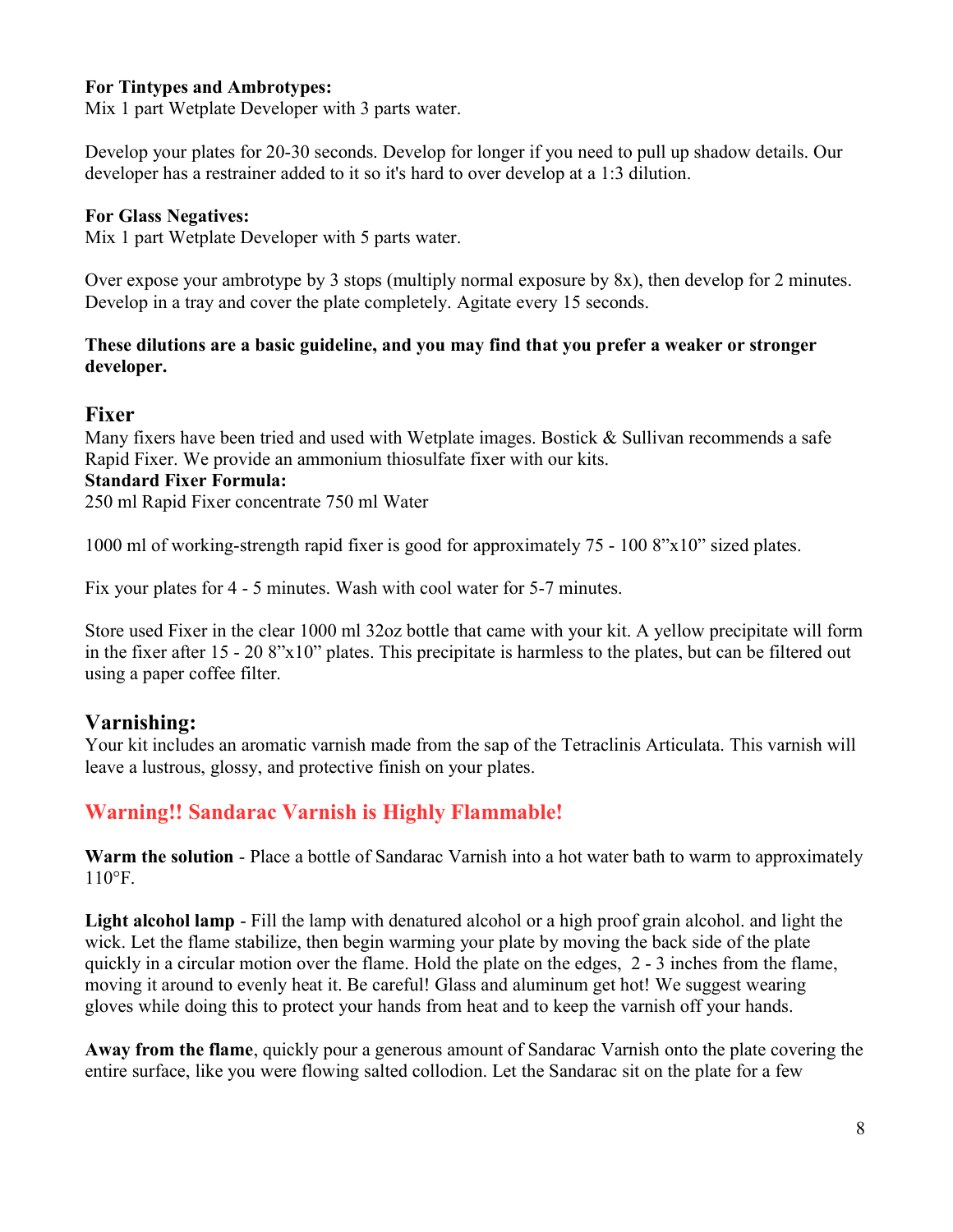seconds before pouring it off. This will help it give a more even coating.

Pour the Sandarac off of one corner back into your container of varnish, keeping the plate vertical the entire time. After the Sandarac has drained for 15-20 seconds, break the bead on the edge of the plate with a paper towel. This is necessary to keep the varnish flowing to get a glossy finish without unevenness.

Baking the Varnish- after you've broken the bead of the varnish on the paper towel, hold the plate by the edges, varnish side up, and slowly bake the varnish by moving the plate over the flame the way you did to heat up the plate. Do this until you see thin wisps of smokes coming off of the plate. This is the alcohol baking away. This shouldn't take longer than 11/2-2 minutes. Set the plate to dry in an as dust free place as possible. The varnish will be dry enough to move around after an hour or so. But it will take a least a week before the varnish is fully hardened. Do not touch the surface or frame it with glass until that time is up. After that week, your plate will be safe to touch and safe from scratches.

# WARNING! While baking the varnished plate, try not to let the varnish touch the flame. If it does, it may catch fire! If your plate does catch fire, just blow it out quickly. Your plate will be fine.

## From Start to Finish

Basic Wet Plate Collodion Procedure

- 1. Prepare the plate.
- 2. Pour the plate.
- 3. Let evaporate. (Use the chart in the pouring the plate section)
- 4. Gently place the Collodion-covered plate into your silver bath dip tank. Insert the plate dunker into the tank quickly, so there will be no hesitation lines visible in the emulsion. Immediately cover the Silver Nitrate tank with its lid, or turn off the overhead lights. Yellow and red safelights are OK from this point on. Allow the plate to sensitize for 3-5 minutes.
- 5. Remove plate from Silver Nitrate bath. Allow excess Silver Nitrate solution to drain from one corner for 30-45 seconds. Use a paper towel to wipe extra solution from the back of the plate to help prevent cross contamination inside the camera plate holder.
- 6. Expose your plate. Exposure times vary greatly. In bright sunlight we find that exposures are in the 1-2 second range at f8 or f11, depending on the subject matter.
- 7. Develop your plate. At 68 degrees Fahrenheit you should develop for 40-60 seconds depending on your exposure and subject matter.
- 8. Wash the plate for 45-60 seconds with steady flowing cold water.
- 9. Fix plate for 5-7 minutes using liquid Rapid Fixer at a 1:3 dilution.
- 10. Wash the plate for 3-5 minutes then dry on a clean screen.